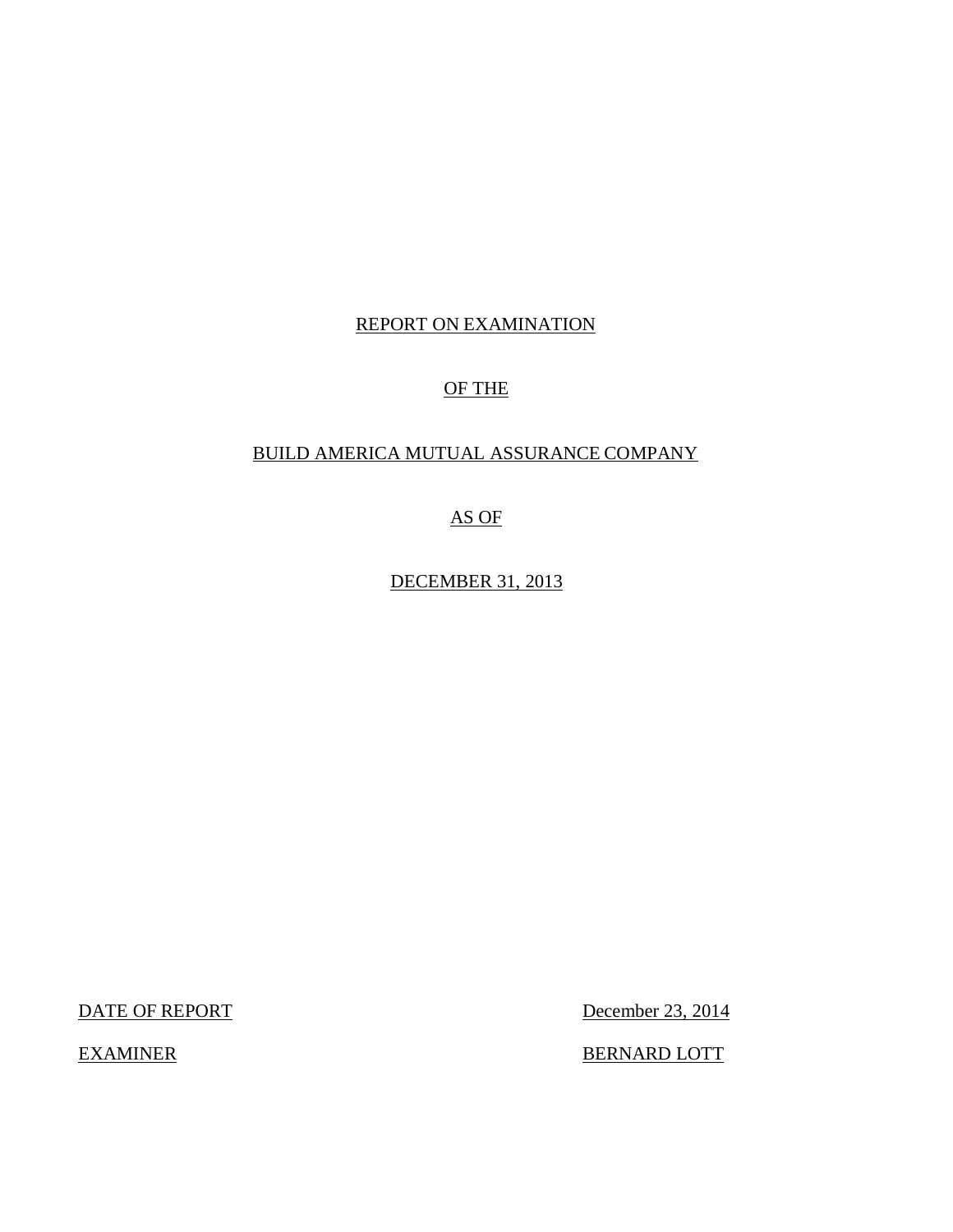## TABLE OF CONTENTS

| <u>ITEM NO.</u> |                                         | PAGE NO.       |
|-----------------|-----------------------------------------|----------------|
| 1               | Scope of examination                    | $\overline{2}$ |
| 2.              | Description of Company                  | 3              |
|                 | A. Management                           | $\overline{4}$ |
|                 | B. Territory and plan of operation      | 5              |
|                 | C. Reinsurance                          | 6              |
|                 | D. Holding company system               | 8              |
|                 | E. Significant operating ratios         | 9              |
|                 | F. Accounts and records                 | 10             |
|                 | G. Subsequent events                    | 10             |
| 3.              | <b>Financial Statements</b>             | 11             |
|                 | A. Balance sheet                        | 11             |
|                 | B. Statement of income                  | 13             |
|                 | C. Capital and surplus account          | 14             |
| 4.              | Losses and loss adjustment expenses     | 15             |
| 5.              | Summary of comments and recommendations | 16             |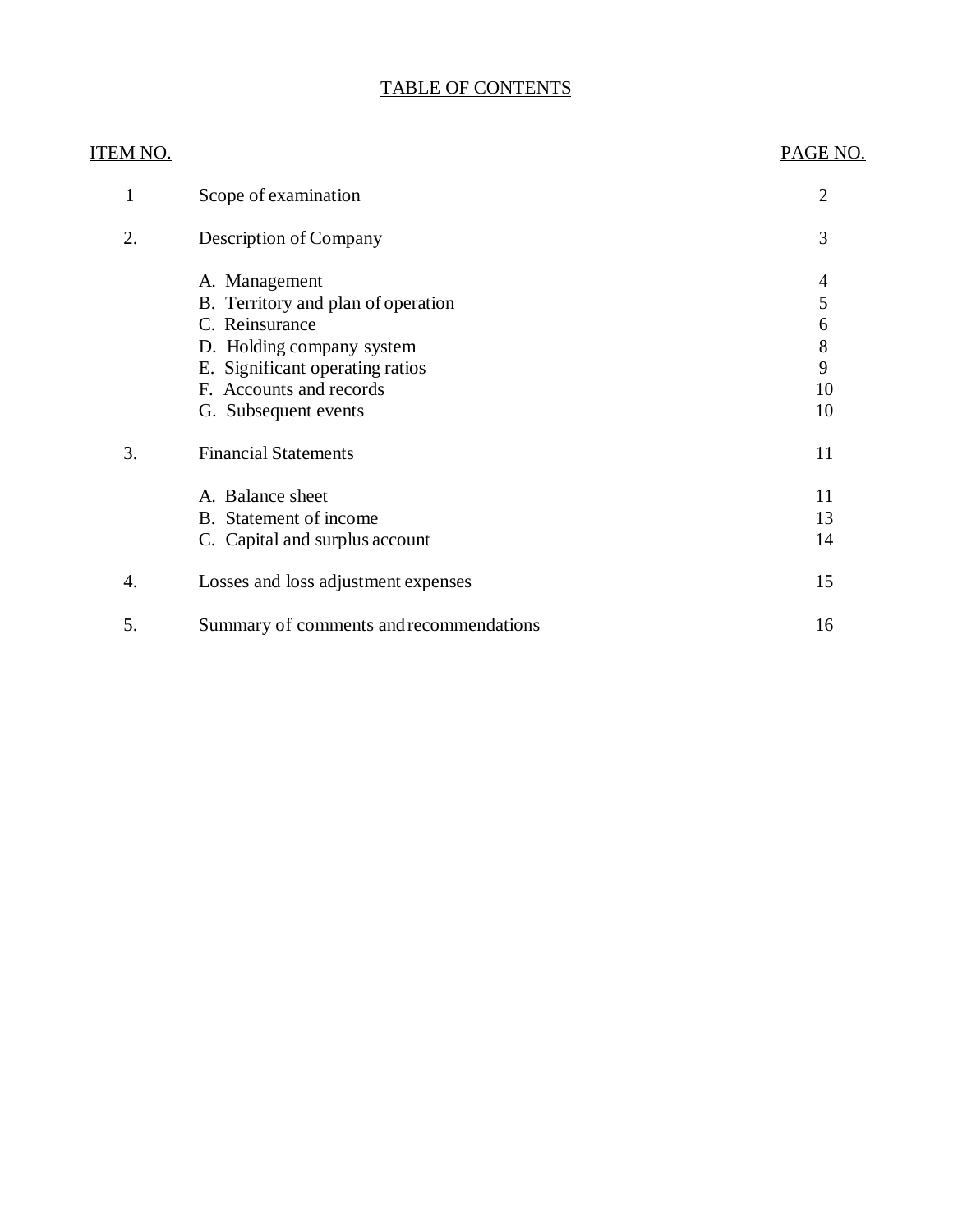

## NEW YORK STATE *DEPARTMENTof*  FINANCIAL SERVICES

Andrew M. Cuomo **Benjamin M. Lawsky** Governor Superintendent Controller Controller Controller Controller Controller Controller Controller Controller<br>
Superintendent Controller Controller Controller Controller Controller Controller Controller Controller Contro

December 23, 2014

Honorable Benjamin M. Lawsky Superintendent of Financial Services Albany, New York 12257

Sir:

Pursuant to the requirements of the New York Insurance Law, and in compliance with the instructions contained in Appointment Number 31190 dated May 6, 2014, attached hereto, I have made an examination into the condition and affairs of Build America Mutual Assurance Company as of December 31, 2013, and submit the following reportthereon.

Wherever the designations "the Company" or "BAM" appear herein without qualification, it should be understood to indicate Build America Mutual Assurance Company.

Wherever the term "Department" appears herein without qualification, it should be understood to mean the New York State Department of FinancialServices.

The examination was conducted at the Company's home office located at 1 World Financial Center, 200 Liberty Street, New York, New York 10281.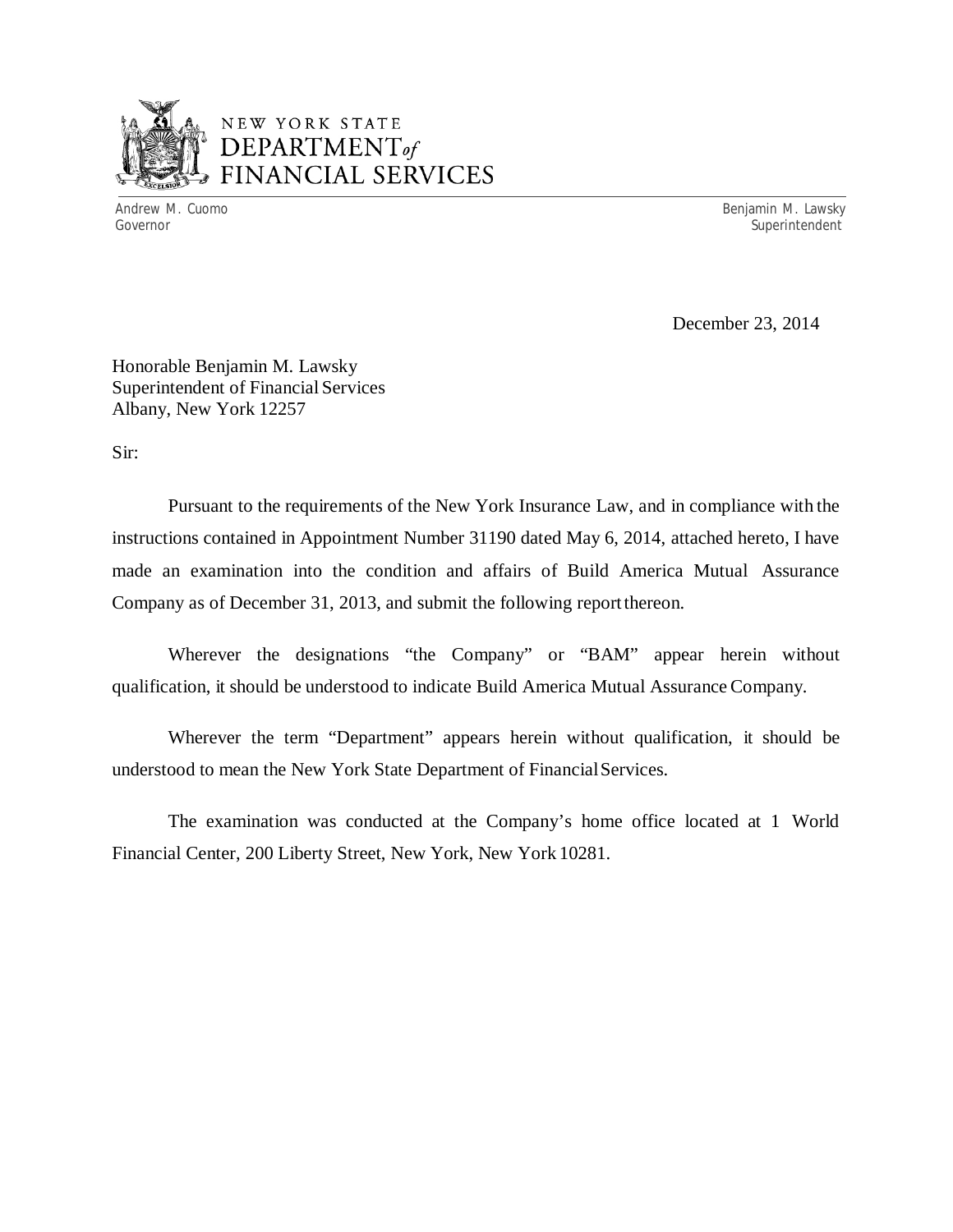#### **1. SCOPE OF EXAMINATION**

<span id="page-3-0"></span>The Department has performed an individual examination of the Company, a multi-state insurer. This is the first financial examination of the Company after the examination on organization, which was conducted as of July 18, 2012. This examination covered the period from July 19, 2012 through December 31, 2013. Transactions occurring subsequent to this period were reviewed where deemed appropriate.

This examination was conducted in accordance with the National Association of Insurance Commissioners ("NAIC") Financial Condition Examiners Handbook ("Handbook"), which requires that we plan and perform the examination to evaluate the financial condition and identify prospective risks of the Company by obtaining information about the Company, including corporate governance, identifying and assessing inherent risks within the Companyand evaluating system controls and procedures used to mitigate those risks. This examination also includes assessing the principles used and significant estimates made by management, as well as evaluating the overall financial statement presentation, management's compliance with Statutory Accounting Principles and annual statement instructions when applicable to domestic state regulations.

All financially significant accounts and activities of the Company were considered in accordance with the risk-focused examination process. The examiners also relied upon audit work performed by the Company's independent public accountants when appropriate.

BAM is not a publicly traded company and is not required to comply with the provisions of the Sarbanes Oxley Act. The Company, however, voluntarily complies with Sarbanes Oxley based on its relationship with the White Mountains Insurance Group, Ltd. ("White Mountain"), which is a publicly traded company. White Mountain does not have an ownership interest in BAM but is the controlling parent of HG Global, Ltd. HG Global, Ltd. owns 100% of the companies that provided the initial funding for BAM through the purchase of surplus notes (See Item No. 2 in this report). White Mountain incorporates BAM's financial results in its consolidated financial statements in accordance with generally accepted accounting principles.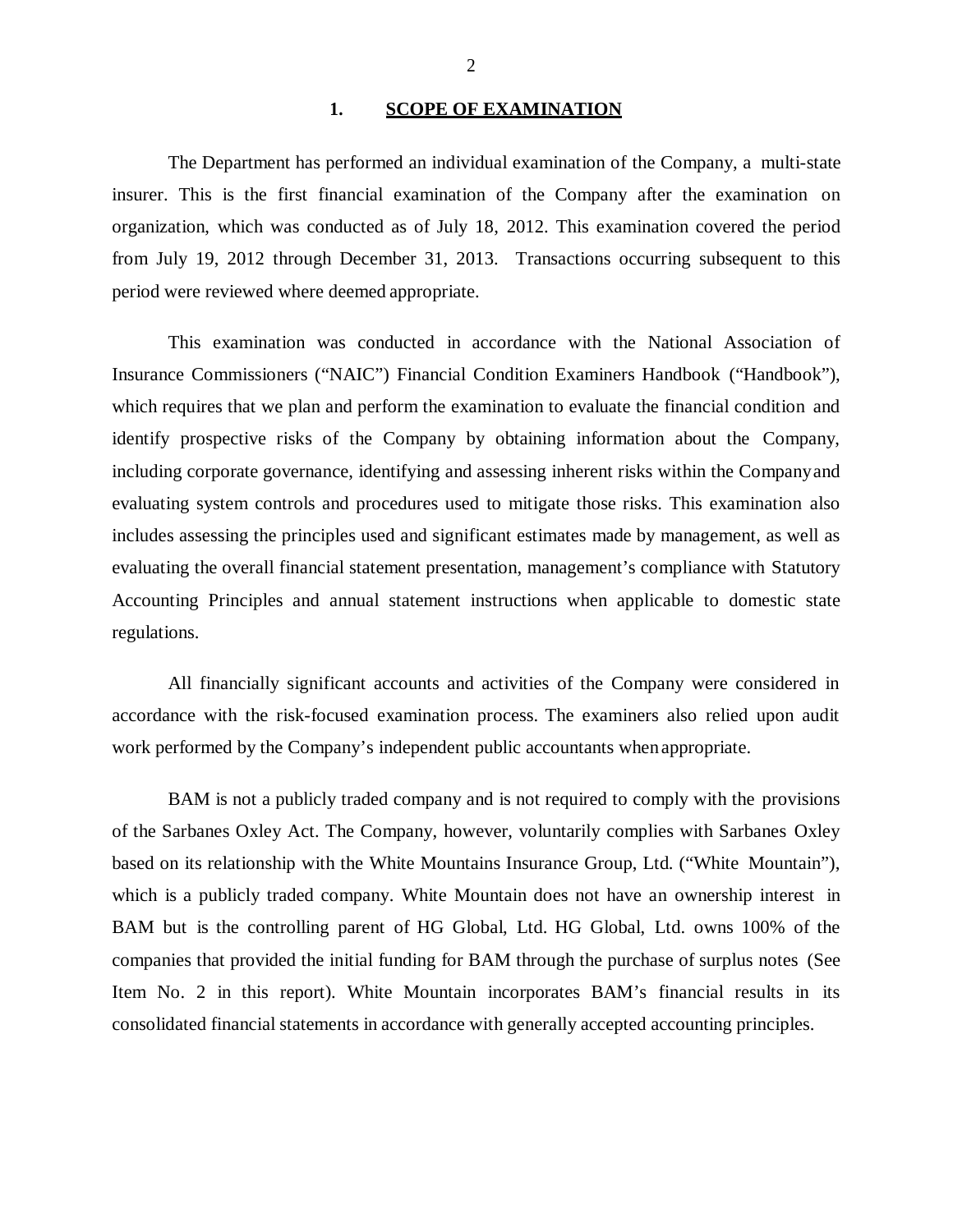<span id="page-4-0"></span>This examination report includes a summary of significant findings for the following items as called for in the Handbook:

> Significant subsequent events Company history Corporate records Management and control Fidelity bonds and other insurance Territory and plan of operation Growth of Company Loss experience Reinsurance Accounts and records Statutory deposits Financial statements Summary of recommendations

This report on examination is confined to financial statements and comments on those matters that involve departures from laws, regulations or rules, or that are deemed to require explanation or description.

#### **2. DESCRIPTION OF COMPANY**

Build America Mutual Assurance Company was incorporated under the laws of the State of New York on March 16, 2012 and the Department approved its Declaration of Intention and Charter on the same day. On July 17, 2012, the Company received its initial funding with the proceeds from the sale of Series 2012-A Surplus Notes and Series 2012-B Surplus Notes to HG Holdings Ltd. ("HG Holdings"), a Bermuda holding company and its wholly-owned subsidiary HG Re Ltd. ("HG Re"), in the amount of \$203,000,000 and \$300,000,000, respectively. Repayment of these notes by the Company, principal and/or interest, is subject to the prior approval of the Superintendent of the New York Department of Financial Services. BAM was licensed and commenced operations on July 20, 2012. The outstanding principal on the 2012-A surplus note must be repaid before any principal payments are paid on the 2012-B surplus note.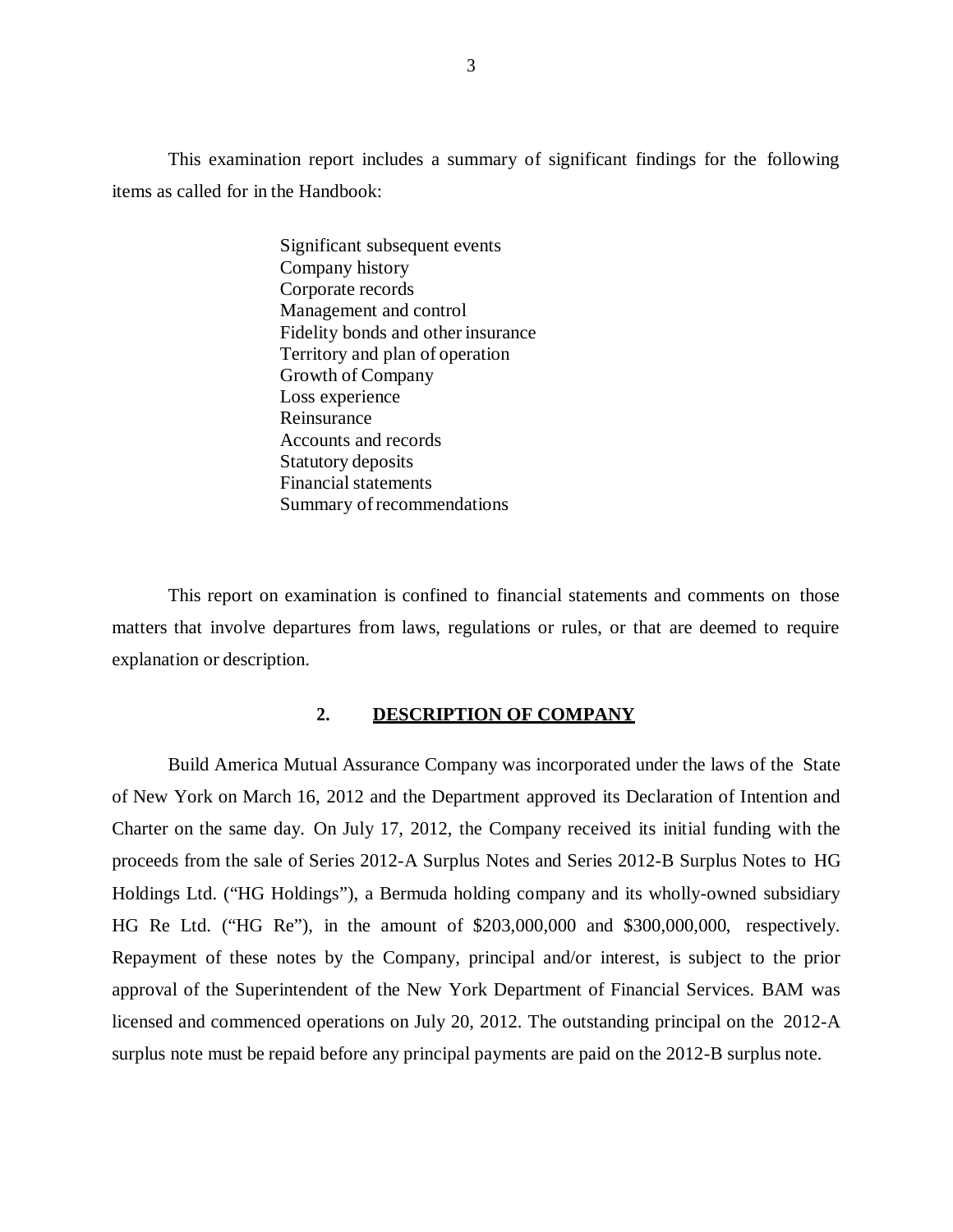BAM was organized as a New York domiciled mutual financial guaranty insurance company and is owned by its members (the insured municipalities). Pursuant to the by-laws, a member's ownership/voter interest is determined by a formula which relates the principal amount of outstanding obligations of the member insured by the Company to the largest member principal amount insured.

Upon the issuance of a policy, members are required to contribute to BAM's surplus. These paid-in amounts are called member surplus contributions. As of the examination date, the Company's surplus as regards policyholders included \$17,333,374 in member surplus contributions.

The Company's By-Laws state that the corporation shall only issue non-assessable policies without the contingent mutual liability of the members forassessments.

#### A. Management

Pursuant to the Company's charter and by-laws, management of the Company is vested in a board of directors consisting of seven members. The board meets four times during each calendar year. At December 31, 2013, the board of directors was comprised of the following seven members:

Raymond Barrette Hanover, New Hampshire

Robert Phillips Cochran New York, New York

Seán Wallace McCarthy New York, New York

Richard Ravitch New York, New York

Edward Gene Rendell Philadelphia, Pennsylvania

#### Name and Residence Principal Business Affiliation

Chairman and Chief Executive Officer, White Mountains Insurance Group, Ltd.

Managing Director, Secretary and Chairman, Build America Mutual Assurance Company

Managing Director and Chief Executive Officer, Build America Mutual Assurance Company

Attorney, Businessman and Public Official

Consultant, Edward Rendell LLC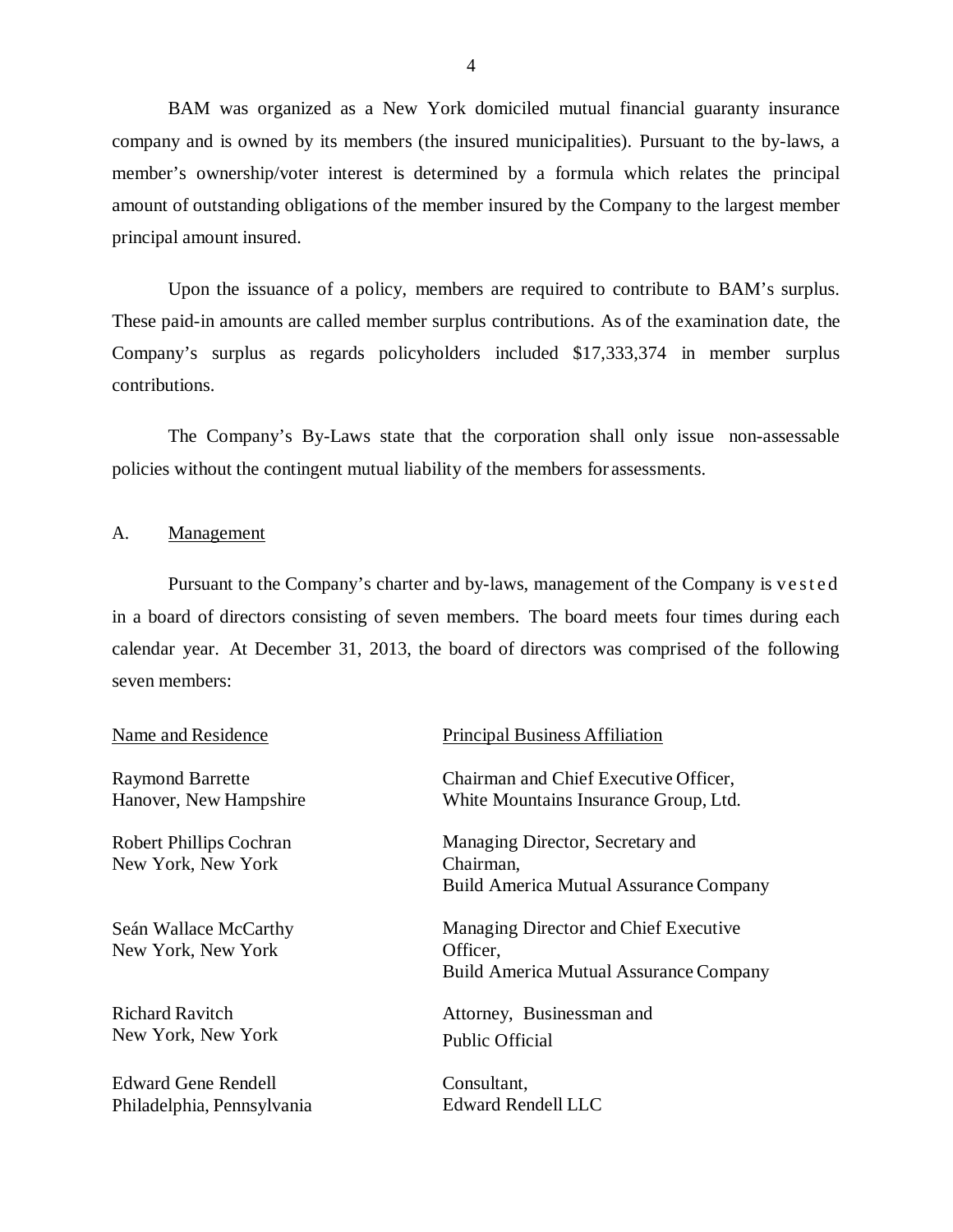Robert Albert Vanosky Retired Rancho Santa Fe, California

Name and Residence Principal Business Affiliation

Allan Lewis Waters President and Chief Executive Officer, Hanover, New Hampshire Sirius International Insurance Group, Ltd.

A review of the minutes of the board of directors' meetings held during the examination period indicated that the meetings were generally well attended and each board member had an acceptable record of attendance.

As of December 31, 2013, the principal officers of the Company were as follows:

| Name                           | Title                                                   |
|--------------------------------|---------------------------------------------------------|
| <b>Robert Phillips Cochran</b> | Managing Director, Secretary and Chairman               |
| Seán Wallace McCarthy          | Managing Director and Chief<br><b>Executive Officer</b> |
| Alexander George Makowski, Jr. | <b>General Counsel</b>                                  |
| Elizabeth Ann Keys             | <b>Chief Financial Officer and Treasurer</b>            |

#### B. Territory and Plan of Operation

As of December 31, 2013, the Company was licensed to write business in all fifty states and the District of Columbia.

As of the examination date, the Company was authorized to transact the kinds of insurance as defined in the following numbered paragraphs of Section 1113(a) of the New York Insurance Law:

| <b>Paragraph</b>              | Line of Business           |
|-------------------------------|----------------------------|
| $16$ (C, D, E, F, G, H and I) | <b>Fidelity and Surety</b> |
| 25                            | Financial guaranty         |

5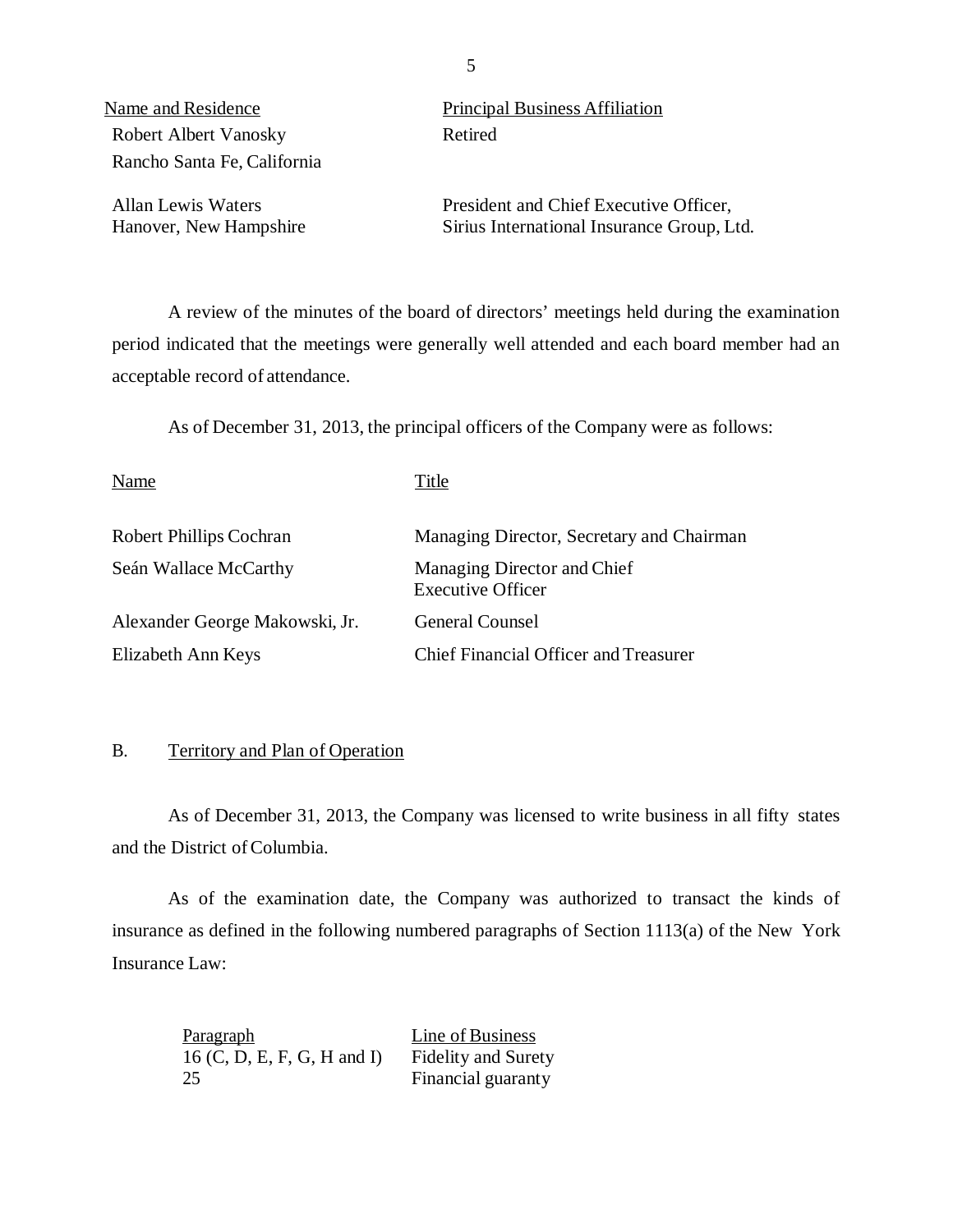<span id="page-7-0"></span>Based on the lines of business for which the Company is licensed and pursuant to the requirements of Articles 13, 41 and 69 of the New York Insurance Law, the Company is required to maintain a minimum surplus to policyholders in the amount of \$66,000,000.

In 2013 the Company wrote a total of \$13,559,725 in direct premiums, of which \$3,047,278 or 22.47% was written for risks in New York State. Direct premiums written in calendar year 2012 totaled \$109,323, none of which was written in New York State.

BAM was established to provide bond insurance to the small and mid-sized municipal bond market and will focus on municipal bonds up to \$75 million. BAM's business plan provides that it will only insure investment grade bonds that are secured by general obligation, general fund obligation and first budget obligation pledges; dedicated tax revenues; or revenues of essential public services. BAM is a direct guarantor of principal and interest, when due, on debt obligations issued by state and local municipal governments and authorities located in the United States.

The Company places all of its business directly, without the use of agents or brokers. One state (Alabama) requires that a licensed agent countersign all policies written in that state.

#### C. Reinsurance

The Company does not assume any reinsurance. BAM's ceded reinsurance program consists of a single agreement, the First Loss Reinsurance Treaty Agreement ("Agreement"), with HG Re Ltd., an exempted Bermuda limited company.

Under the Agreement, effective July 20, 2012, HG Re agrees to indemnify the Company on any policy for an amount up to 15 percent of the principal amount or par value insured of the bonds, notes, obligations, or other instruments that are the subject of such policy. For the purposes of determining losses ceded under the Agreement, at the time the Company establishes a gross loss reserve with respect to any policy, the principal amount of the bonds, notes, obligations or other instruments insured under such policy shall be fixed as the principal amount at such time.

While the amount indemnified under the Agreement remains constant, the net premium ceded ranges from 77.9 percent for the first year of the policy to 63.2 percent with respect to the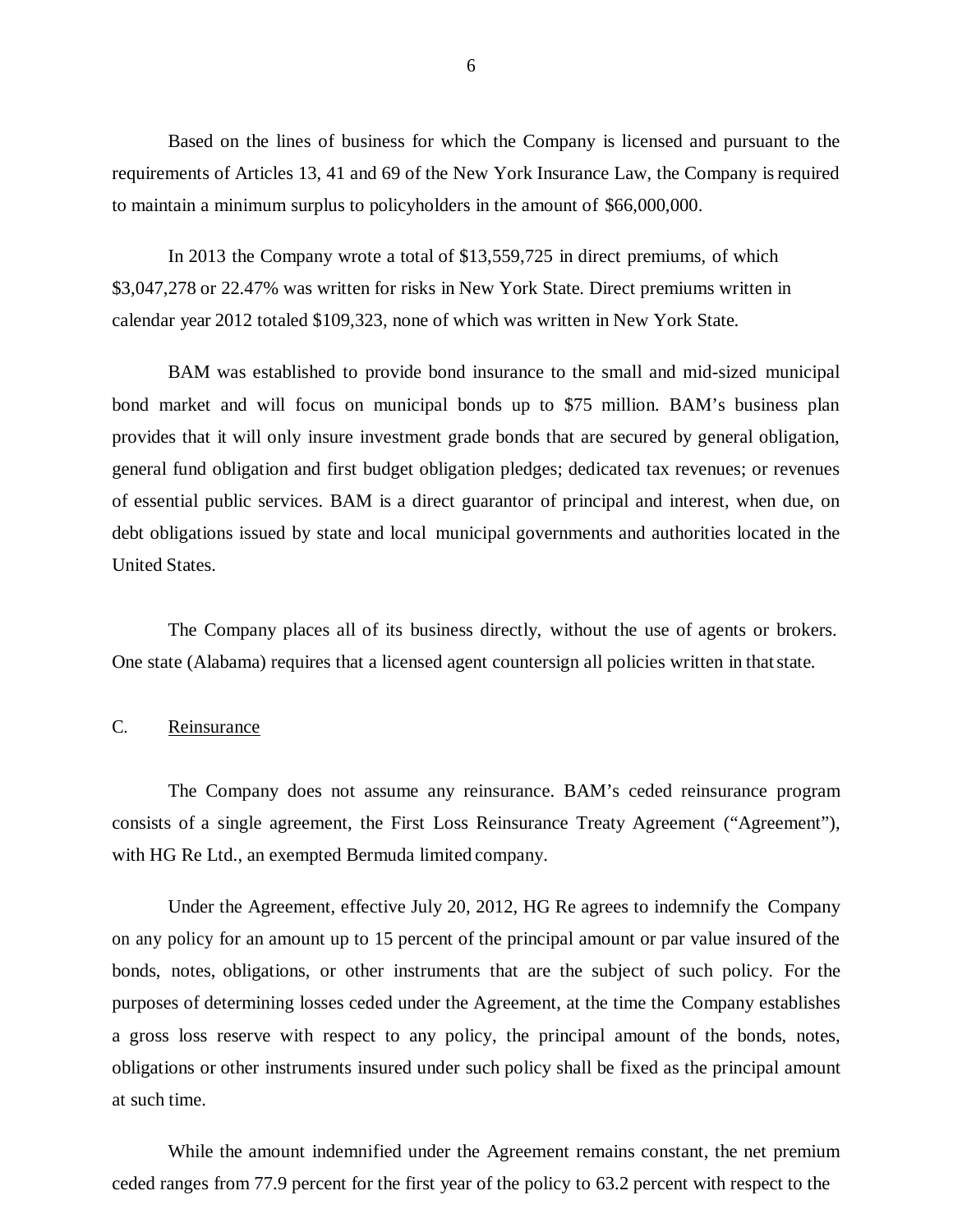sixth anniversary of the effective date through the remaining term of the agreement. The ceding commission allowed to the Company ranges from 23% of the net written premium paid in yearone to 5% of the net written premium paid with respect to the sixth anniversary of the effective date through the remaining term of the agreement.

The net cost of this reinsurance is 60% of the net written premium (defined in the Agreement as premiums collected by the Company, less cancellations, returns and premium that might be ceded to other reinsurers). The net cost number represents the difference between the amount of the net written premium ceded and the ceding commission allowed to the Company. The percentage of net premium ceded and the ceding commission allowed the Company varies with the treaty year, but the net difference between the two figures is always 60% of the net written premium.

The agreement provides for the cession of unearned premium reserves in proportion to the specified amount of net written premium ceded for the treaty year. Statutory contingency reserves are not ceded as part of this treaty. Loss reserves are ceded in accordance with the reinsurer's liability per the Agreement.

The Agreement is continuous in its term and remains in full force and effect, until it is terminated by mutual written consent of both BAM and HG Re. The terms and conditions of the Agreement may be renegotiated by either party on the tenth anniversary of its signing and each five-year anniversary thereafter.

HG Re, an unauthorized insurer, secures its obligations under the Agreement through two trust accounts: (i) the Regulation 114 Trust Account and (ii) the Supplemental Trust Account. The 114 Trust Account is funded with the 60% (net of ceding commission) of BAM's risk premium. The premium is accumulated and maintained in this account in order to collateralize its obligation, pursuant to the provision of the Agreement. The reinsurer's obligation represents its assumed unearned premium and loss reserves.

The Supplemental Trust was initially funded with \$100 million in cash and the \$300 million of BAM's Series B Surplus Notes mentioned in Item 2 of this report. At such time as the Department approves the principal payments on the BAM Series B Surplus Notes the proceeds will be retained in the Supplemental Trust Account until it reaches its target level of \$400 million. In summary, the supplemental trust fund at the examination date held approximately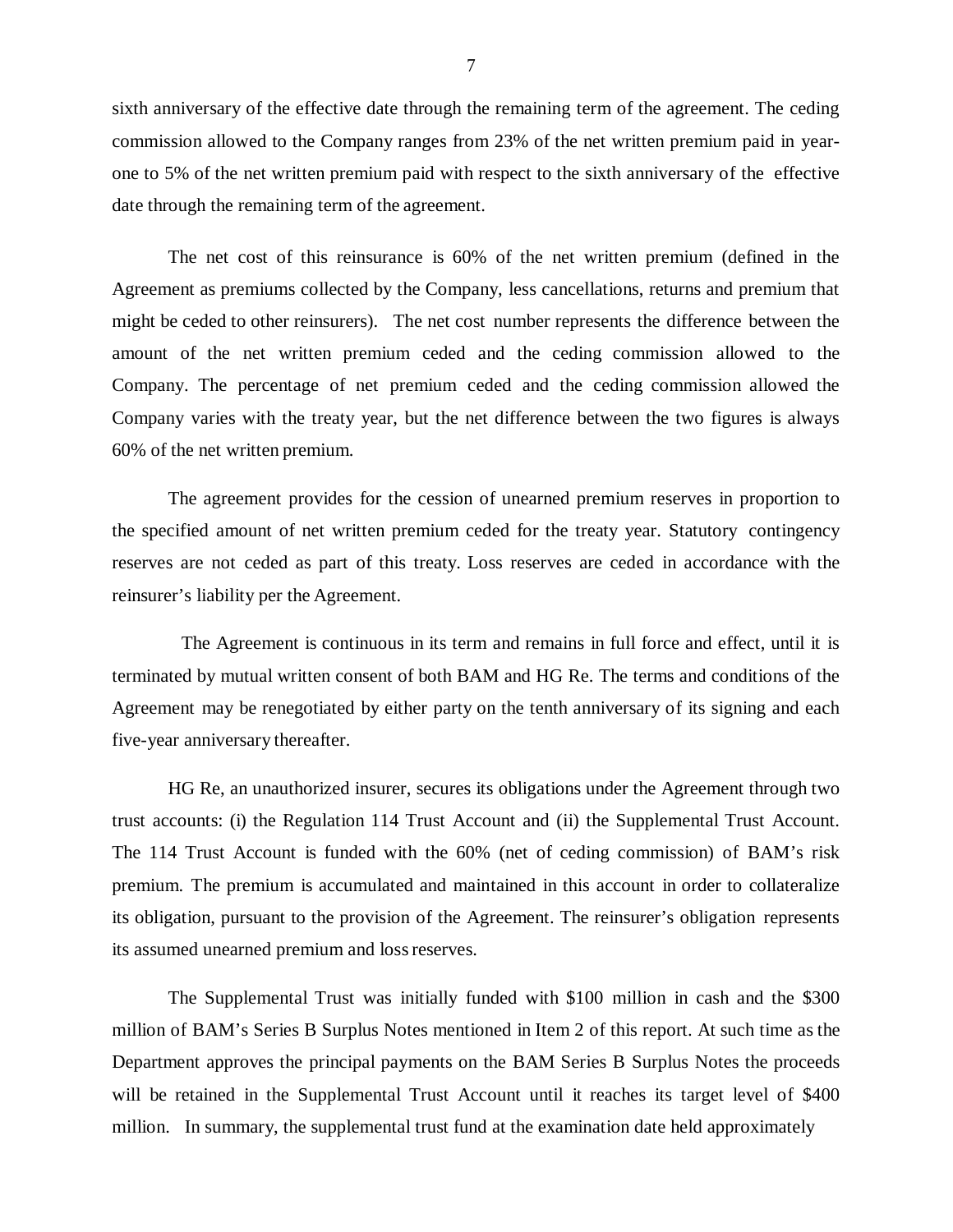<span id="page-9-0"></span>\$100 million in liquid assets plus a non-liquid surplus note due from the Company which cannot be repaid without the approval of the Department.

The Agreement states that BAM may draw directly from either trust account to pay or reimburse itself for the payment of any loss, up to its 15% reinsurance coverage limit. Assets in both trusts are invested subject to the provisions of New York's Regulation 114. The Regulation 114 Trust was reviewed and approved by the Department as a condition of its initial licensing of the Company.

As of the examination date, the reinsurance agreement was reviewed and found to contain the required clauses, including an insolvency clause meeting the requirements of Section 1308 of the New York Insurance Law.

Schedule F data reported by the Company in its filed annual statement was found to accurately reflect its reinsurance transactions. Management has represented that the ceded reinsurance agreement transferred both underwriting and timing risk as set forth in the Statements of Statutory Accounting Principles No. 62 ("SSAP No. 62") of the NAIC's Accounting Practices and Procedures Manual. Representations were supported by a risk transfer analysis and an attestation pursuant to the NAIC Annual Statement Instructions, signed by the Company's Chief Executive Officer and Chief Financial Officer. Additionally, the examination review indicated that the Company was not a party to any finite reinsurance agreements. The ceded reinsurance agreement was accounted for by utilizing reinsurance accounting as set forth in SSAP No. 62.

#### D. Holding Company System

BAM is organized in New York as a mutual insurer and as such is exempt from holding company matters and filings pursuant to Section 1502(a)1 of the New York Insurance Law. However, in light of the fact that BAM's business plan is strongly aligned and intertwined with that of HG Holdings and HG Re, it agrees to submit to this Department any agreements or amendments thereto, with HG Holdings and any of its affiliated entities.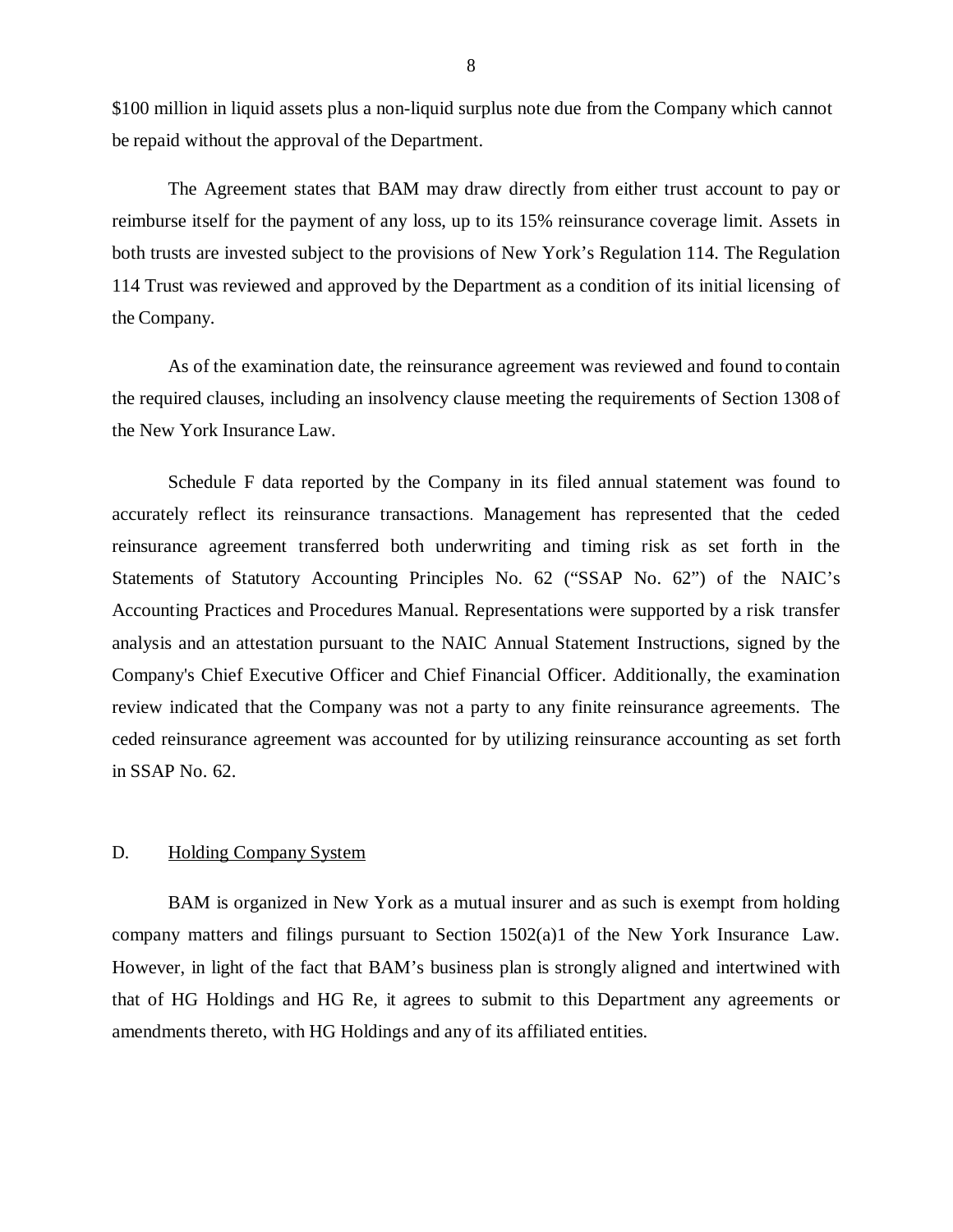White Mountains, a Bermuda domiciled financial services holding company, is the controlling parent of HG Global Ltd., a Bermuda corporation, which in turn owns 100% of both HG Holding and HG Re.

Effective October 1, 2013, the Company entered into a service agreement with HG Services Ltd. Under this agreement HG Services Ltd. provides analytical services as requested and directed by BAM. Services include, but are not be limited to, analyzing and reporting on primary issuance activity, trading activity, investor activity and competitive bond insurance activity within the municipal bond market. The agreement was submitted to and nondisapproved by the Department.

#### E. Significant Operating Ratios

The following ratios have been computed as of December 31, 2013, based upon the results of this examination:

| Net premiums written to surplus as regards policyholders                                  | $0.6\%$ |
|-------------------------------------------------------------------------------------------|---------|
| Liabilities to liquid assets (cash and invested assets less investments in<br>affiliates) | 3.6%    |
| Premiums in course of collection to surplus as regards policyholders                      | $0\%$   |

All of the above ratios fall within the benchmark ranges set forth in the Insurance Regulatory Information System of the National Association of Insurance Commissioners.

The underwriting ratios presented below are on an earned/incurred basis and encompass the entire period covered by this examination:

|                                              |   | Amounts      | Ratios    |
|----------------------------------------------|---|--------------|-----------|
| Losses and loss adjustment expenses incurred | S |              | N/A       |
| Other underwriting expenses incurred         |   | 53,009,196   | 222,400%  |
| Net underwriting loss                        |   | (52,985,361) | (222,300) |
|                                              |   |              |           |
| <b>Premiums Earned</b>                       | S | 23.835       | $(100\%$  |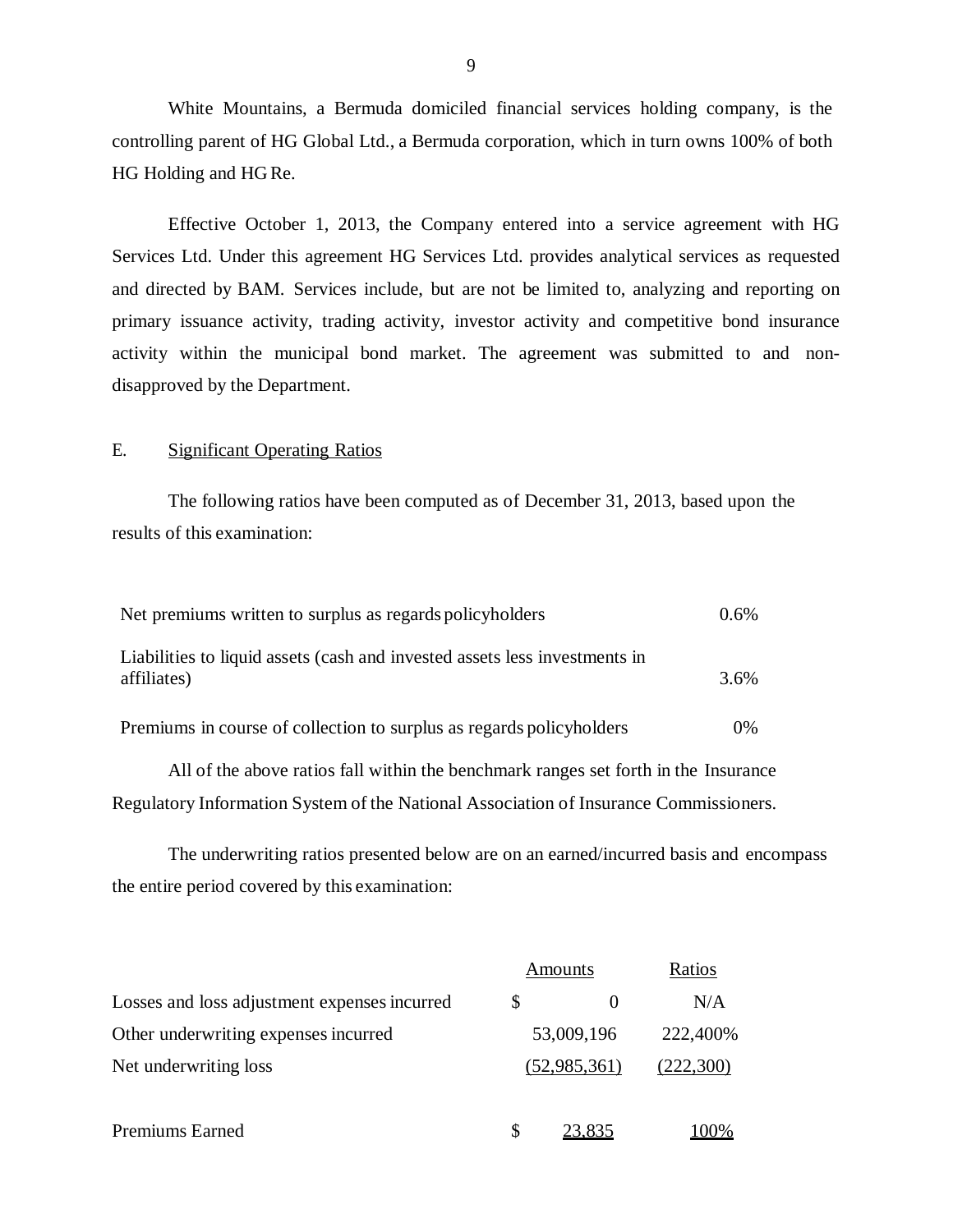#### <span id="page-11-0"></span>F. Accounts and Records

Section 4110(a) of the New York Insurance Law states, in pertinent part:

*"No domestic mutual property/casualty insurance company licensed to write a kind of insurance specified in paragraph…sixteen …of subsection (a) of section one thousand one hundred thirteen of this chapter shall expend in any one calendar year for management expenses a greater amount than thirty percent of the sum of its net premium income and seventy-five percent of its investment income for such year…."* 

The examination review found that the Company exceeded the management expense limit in 2012 and 2013**.** It is recommended that the Company comply with the management expense limitations set forth in Section 4110(a) of the New York Insurance Law.

#### G. Subsequent Events

On July 1, 2014 the Company formed a subsidiary, BAM Asset Management, LLC. BAM Asset Management, LLC is a limited liability company formed under the laws of Delaware. The subsidiary was created to administer a program to purchase uninsured municipal bonds in the secondary market that meet BAM's insurance criteria, purchase insurance from BAM and then resell the newly insured bonds back in the secondary market. The subsidiaryhas been funded with \$5,001,000. As of the date of this report, the subsidiary has not commenced significant operations.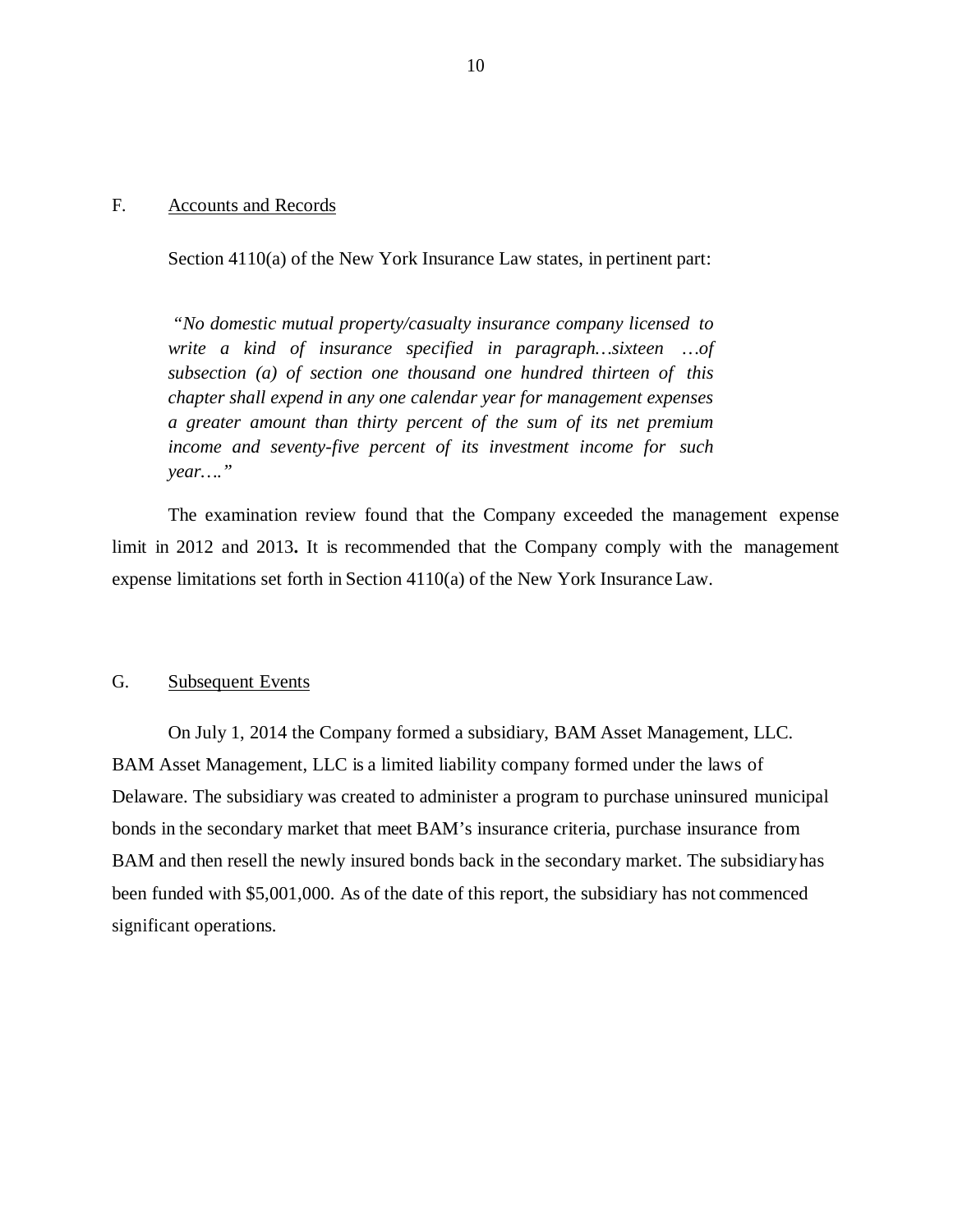## **3. FINANCIAL STATEMENTS**

## A. Balance Sheet

The following shows the assets, liabilities and surplus as regards policyholders as of December 31, 2013 as determined by this examination and as reported by the Company:

| Assets                                | Assets        | <b>Assets Not</b><br>Admitted | Net Admitted<br>Assets |
|---------------------------------------|---------------|-------------------------------|------------------------|
| <b>Bonds</b>                          | \$450,017,589 | \$0                           | \$450,017,589          |
| Cash, cash equivalents and short-term |               |                               |                        |
| investments                           | 33,648,560    | $\theta$                      | 33,648,560             |
| Investment income due and accrued     | 2,687,481     | $\overline{0}$                | 2,687,481              |
| Electronic data processing equipment  |               |                               |                        |
| and software                          | 1,579,187     | 1,552,714                     | 26,473                 |
| Furniture and equipment, including    |               |                               |                        |
| health care delivery assets           | 247,743       | 247,743                       | $\overline{0}$         |
| Aggregate write-ins for other than    |               |                               |                        |
| invested assets                       | 1,097,269     | 948,494                       | 148,775                |
| Totals                                | \$489,277,829 | \$2,748,951                   | \$486,528,878          |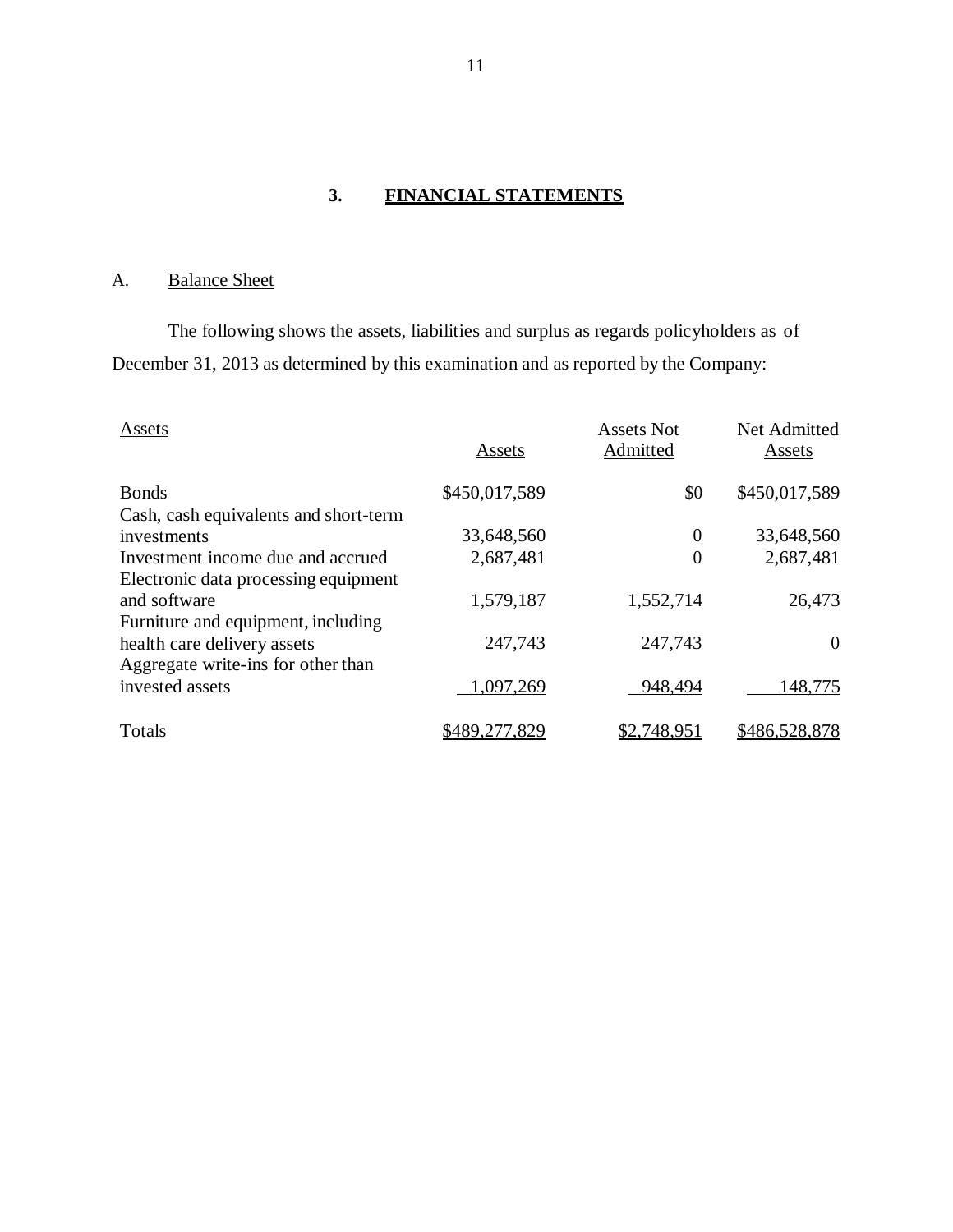## Liabilities, surplus and other funds

#### **Liabilities**

| Losses and loss adjustment expenses        | \$             | 0             |
|--------------------------------------------|----------------|---------------|
| Other expenses                             |                | 11,183,984    |
| Taxes, licenses and fees                   |                | 227,934       |
| Unearned premiums                          |                | 2,997,024     |
| Ceded reinsurance premiums payable         |                | 1,996,539     |
| Contingency reserve                        |                | 1,074,002     |
| <b>Total liabilities</b>                   |                | \$17,479,483  |
| Surplus and Other funds                    |                |               |
| Member surplus contributions               | \$17,333,374   |               |
| Surplus notes                              | 503,000,000    |               |
| Unassigned funds (surplus)                 | (51, 283, 979) |               |
| Surplus as regards policyholders           |                | \$469,049,395 |
| Total liabilities, surplus and other funds |                | \$486,528,878 |

Note:The Internal Revenue Service has not audited the Company's Federal Income Tax returns for the period covered by this examination. The examiner is unaware of any potential exposure of the Company to any tax assessment and no liability has been established herein relative to such contingency.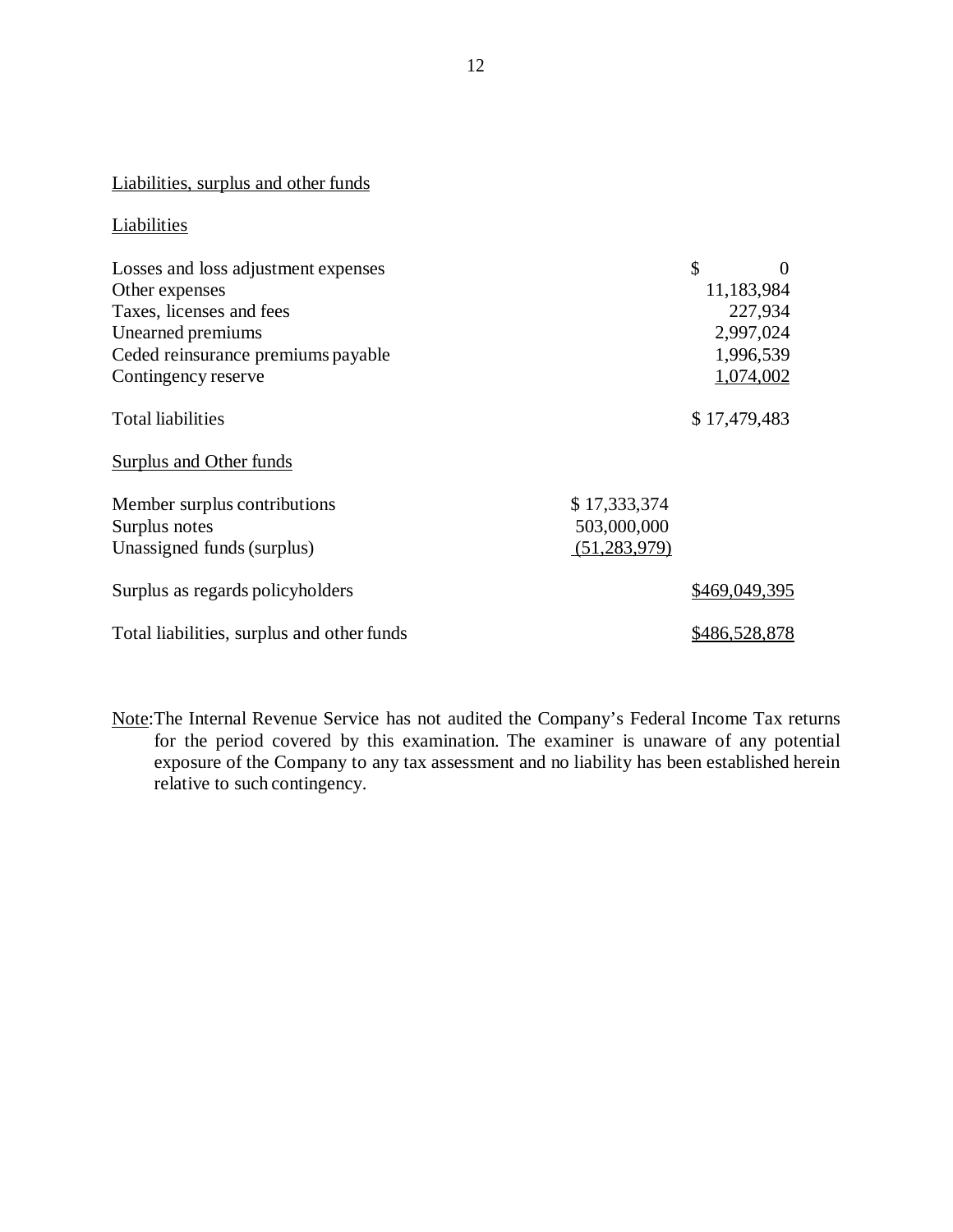## <span id="page-14-0"></span>B. Statement of Income

| <b>Underwriting Income</b>                                |                           |                |
|-----------------------------------------------------------|---------------------------|----------------|
| Premiums earned                                           |                           | \$<br>23,835   |
| Deductions:<br>Other underwriting expenses incurred       | \$50,015,189              |                |
| Total underwriting deductions                             |                           | 50,015,189     |
| Net underwriting gain or (loss)                           |                           | \$(49,991,354) |
| <b>Investment</b> Income                                  |                           |                |
| Net investment income earned<br>Net realized capital gain | \$6,483,310<br>(958, 975) |                |
| Net investment gain                                       |                           | 5,524,335      |
| Net income (loss) before federal income taxes             |                           | \$(44,467,019) |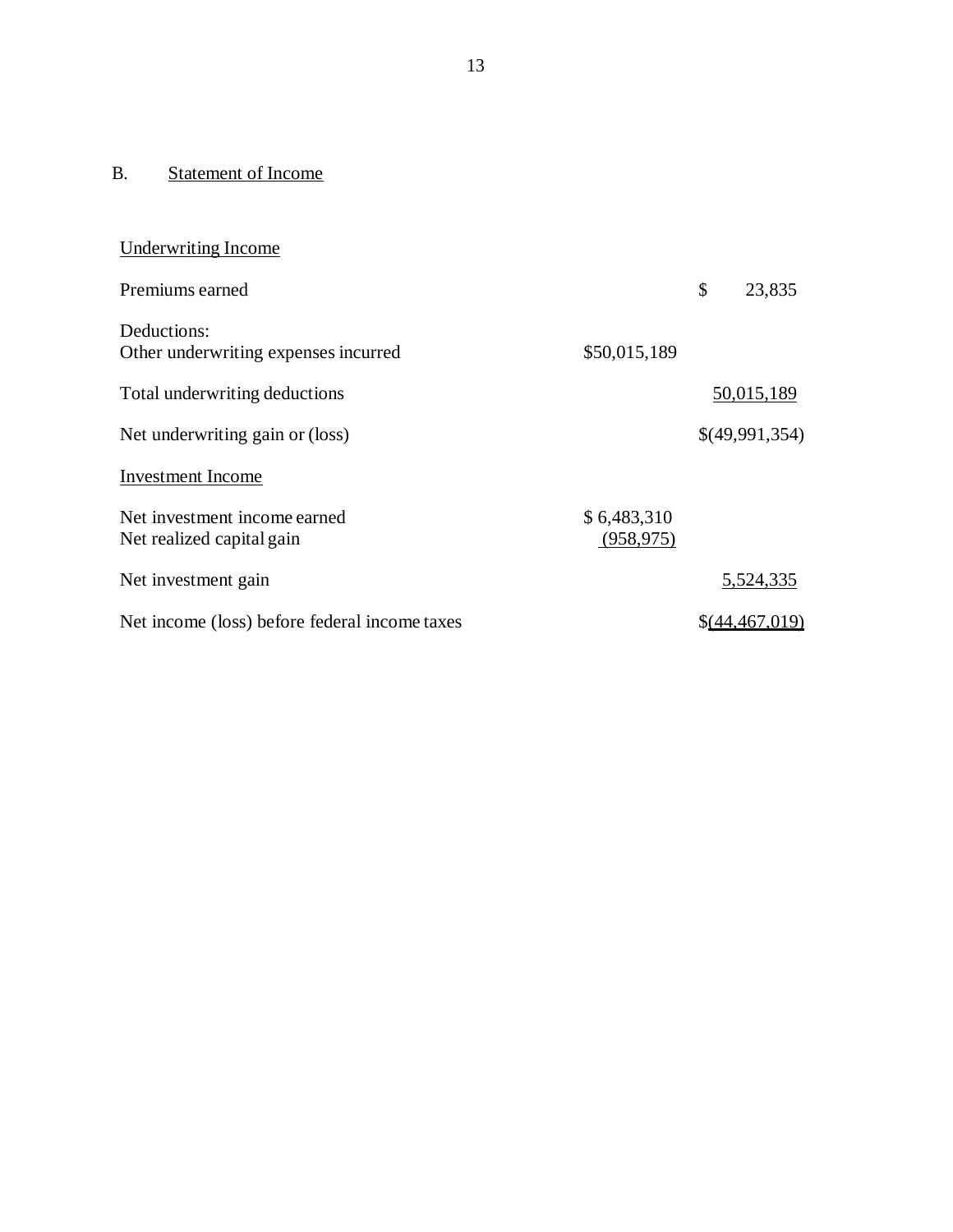#### C. Capital and Surplus Account

Surplus as regards policyholders decreased \$30,956,598 during the examination period from July 20, 2012 through December 31, 2013, detailed as follows:

| Surplus as regards policyholders per report<br>on examination as of July 19, 2012                          | Gains in<br><b>Surplus</b> | Losses in<br>Surplus                   | \$500,005,993   |
|------------------------------------------------------------------------------------------------------------|----------------------------|----------------------------------------|-----------------|
| Net loss<br>Change in nonadmitted assets<br>Change in contingency reserves<br>Member surplus contributions | 17,333,374                 | \$44,467,019<br>2,748,951<br>1,074,002 |                 |
| Net increase (decrease) in surplus                                                                         | \$17,333,374               | \$48,289,972                           | \$ (30,956,598) |
| Surplus as regards policyholders per report<br>on examination as of December 31, 2013                      |                            |                                        | \$469,049,395   |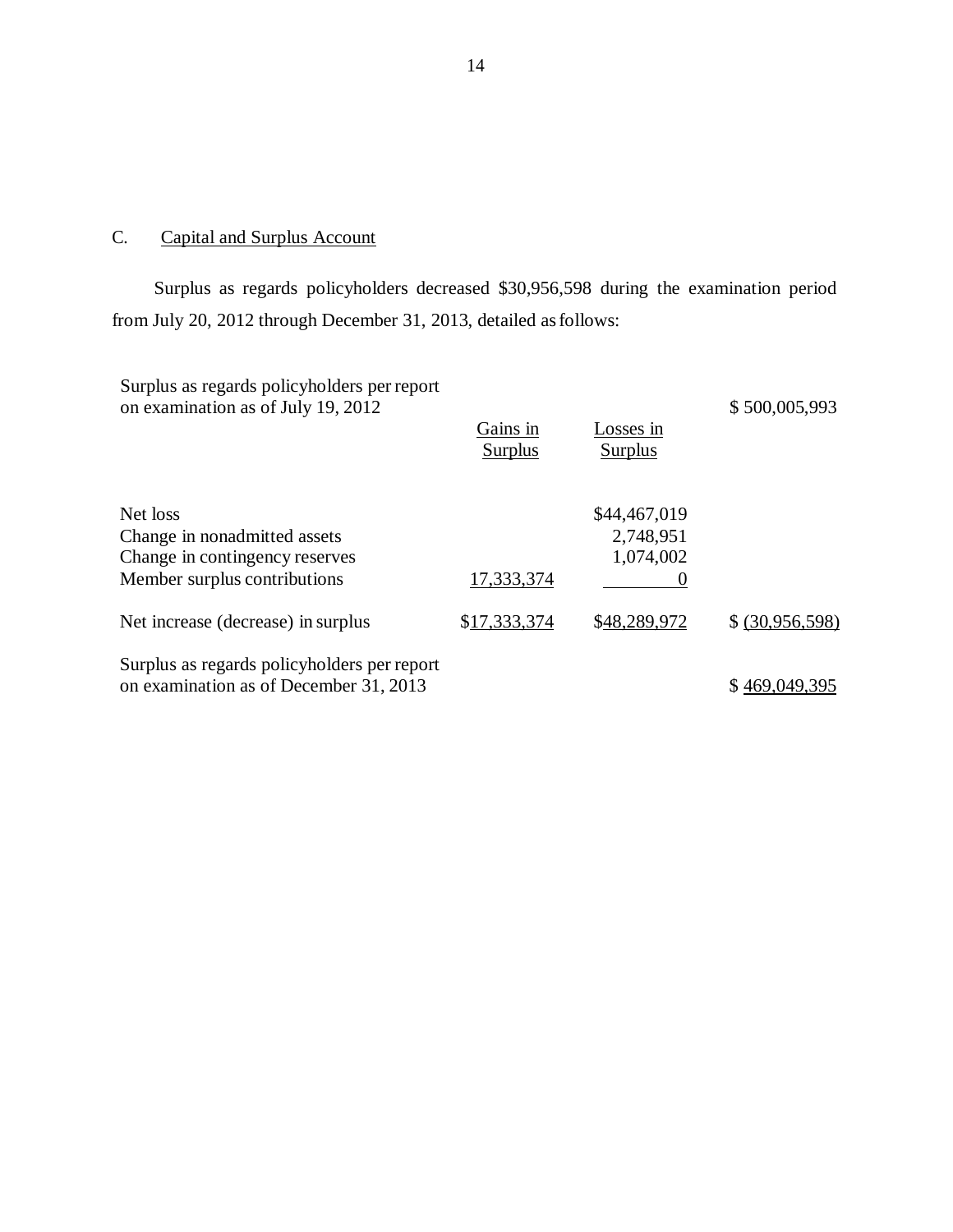#### **4. LOSSES AND LOSS ADJUSTMENT EXPENSES**

<span id="page-16-0"></span>The examination liability for the captioned item of \$0 is the same as reported by the Company at December 31, 2013. For a financial guaranty insurer, this liability represents the case basis reserves established for insured transactions. BAM commenced business on July 20, 2012 and as of the examination date has yet to incur any loss or loss adjustment expenses.

The Department's Capital Markets Unit reviewed the Company's underwriting and surveillance processes and found them to be satisfactory. Furthermore, the Company's staff was found to demonstrate experience in the modeling of cash flows of municipal insurance shouldthe need to model such losses arise.

Pursuant to Section 6903(a) of the New York Insurance Law, the Company is required to establish and maintain contingency reserves for the protection of policyholders and claimants against the effect of excessive losses occurring during adverse economic cycles. As of the examination date, the Company reported a contingency reserve of \$1,074,002.

In addition, the Company maintains an unearned premium reserve in accordance with Section 6903(c) of the New York Insurance Law. Unearned premiums represent the portion of premiums which are applicable to the unexpired risk on policies in force. As of December 31, 2013, the Company reported an unearned premium reserve of \$2,997,024.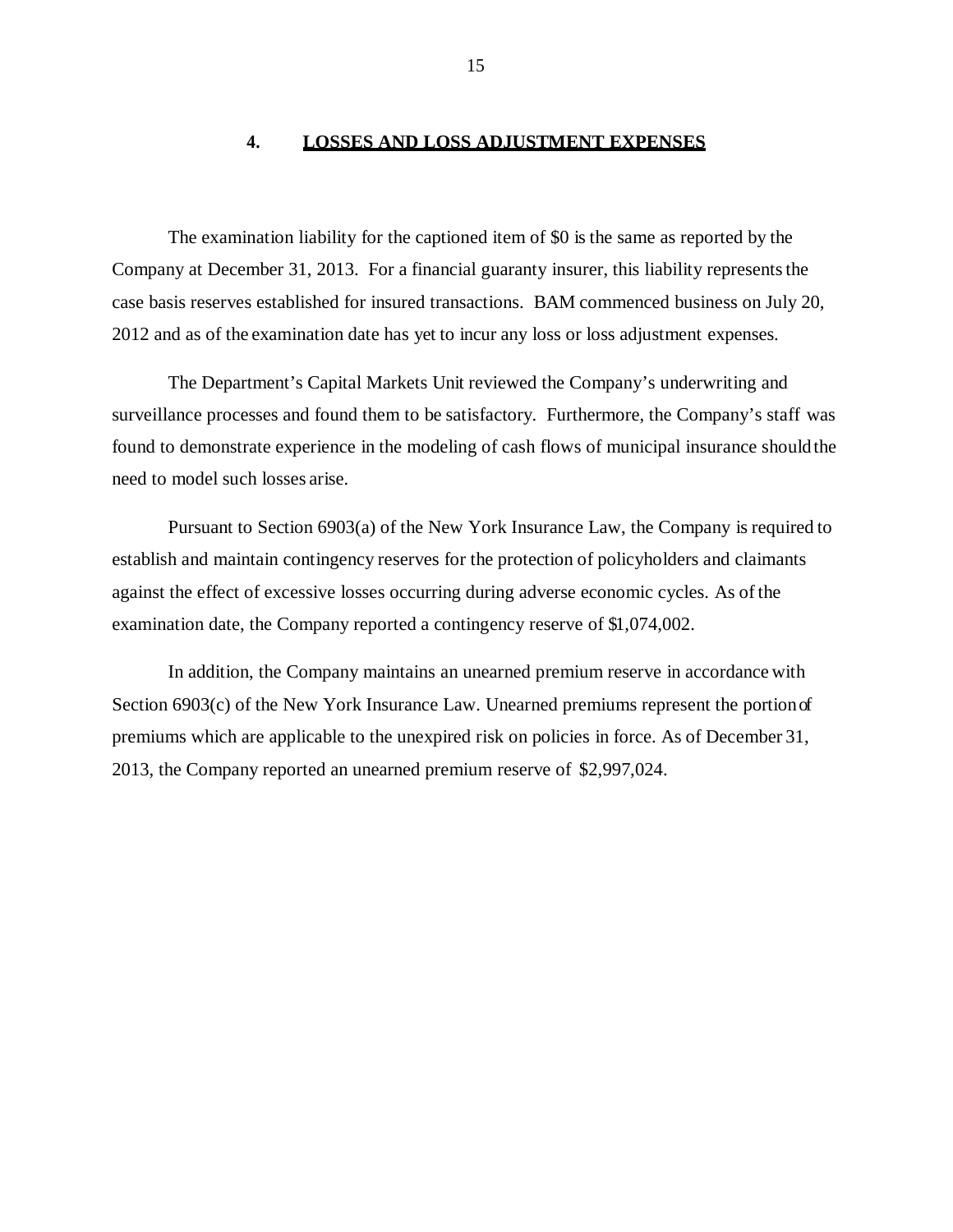## **5. SUMMARY OF COMMENTS AND RECOMMENDATIONS**

#### ITEM

PAGE NO.

## A Accounts and records

It is recommended that the Company comply with the management expense limitations set forth in Section 4110(a) of the New York Insurance Law. 10